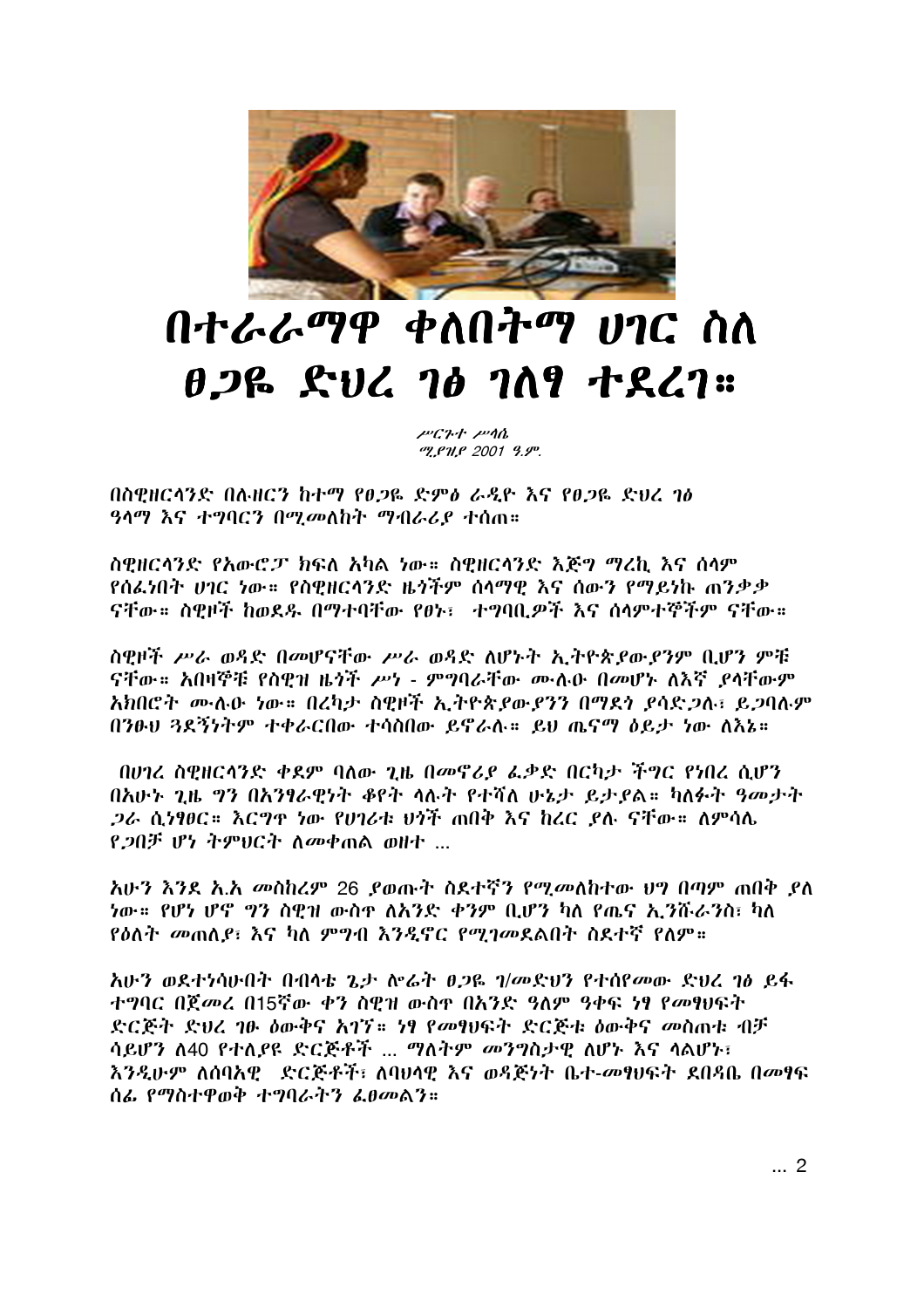በመጋቢት ወር መጨረሻ ሳይ ደግሞ በስዊዝ የቱሪስቶች መናህሪያ እና የጲሳቶስ ተራራ በሚገኝበት በሉዘርን ከተማ በሮሜሮ ህንፃ የኮሎንብደዊው የሃይማኖት መሪ የሮሜሮ 29ኛ የሙት ዓመት መታሰብያን ምክንያት በማድረግ በተካሂደው ማዲያና ナクリムク አወንታዊ እና አሉታዊ ገፅታውን በስፋት በገመገመው ሙያ ጠገብ በሆኑት የቴሌቢዥን፣ የራዲዮ፣ የፕሬስ ሀገር አቀፍ ልወቅ ባለሙ የዎች ወርክ ሾፕ ላይ ዙሪክ በሚገኘው የሎራ ራድዮ የአካባቢ የፀጋየ ራድዮ፣ እና የፀጋዬ ድህረ ገፅ ዓላማ፣ ተግባር፣ ተልእኮ እና ክንውን በሚመለከት በተያዘልን ፐሮግራም መሰረት ማብራሪያ ተሰዋቷል። ተሳታፊዎችም የተሰጠውን ማብራሪያ በፅሞና በሙሉ አትኩሮት ተከታትለዋል። ግልፅ ባልሆኑት ጉዳዮችን በመጠዬቅ ገንቢ ውይይቶችን መካሄድ ተችሎዋል።



በስለቱ ተሳታፌዎች የተመሰጡበት መሰረታዋ ንዳይ በፋሽስቱ የአ ትዮጵደ አስተዳደር የፕሬስ ነፃነት መዳፌን እና በክብርት ዳኛ ብርቱካን ሚዲቅሳ የግፍ እስር ላይ እየተፌፀመባት ያለው በደል እና ኢሰባዊ ድርጊት ላይ ነበር።

እንዲሁም በኢትዮጵያውያን ላይ ያለው የአፌና እና የጭቆና ሥርዓት ለማስወገድ በማደረገው የማዲያ ተግባር በማመለከትም ሀገር ሊደርሱ በማችሉ ራዲዮኖች ተገትን መስራት እንዳለብንም አሳስበዋል። ከእኔ በተጨማሪም በአጋዥነት የተመደቡልኝ ወ/ት ብላነካ ሽታይማን የወርክሾፑ የዝግጅት አሰተባባሪም በሀገራችን ላይ ስላለው ጠናና አስተዳደር የበኩላቸውን ጠንከራ አስተያየት በመስጠት የተሳተፌዎችን ሙሉ አትኩሮት መሳብ ተችሏል።

ገለጣው በስላይድ የተደገሬ ሲሆን ብላቴ ጌታ ሎሬት ፀጋዬ ገ/መድህን በህይወት በነበረበት ወቅት በድምፁ ያቀረበው የእንግሊዘኛ ግዋም ቀርቧል፣ በሌላ በኩልም የብላቴ ጌታ ሎሬት ፀጋየ ገ/መድህን የሀይወት ታሪክ በእንግሊዘኛ እና በጀርመንኛ ለተሳታፊዎች ታድሏል። በአጠቃላይ ሲታይ አጋጣሚው ዋሩ ተሳትፎም መልካም ነበር። ከዜህም ሌላ ሰለ ግንቦት 7 የፍራንከፌረት ስበሰባ እና ሰለለንደኑ ቀጣይ *አወሮፓ አቀፍ ህዝባዊ ሰላማዊ ሰለፍም ጠቋሚ መረጀ ተሰዋቷ*ል።